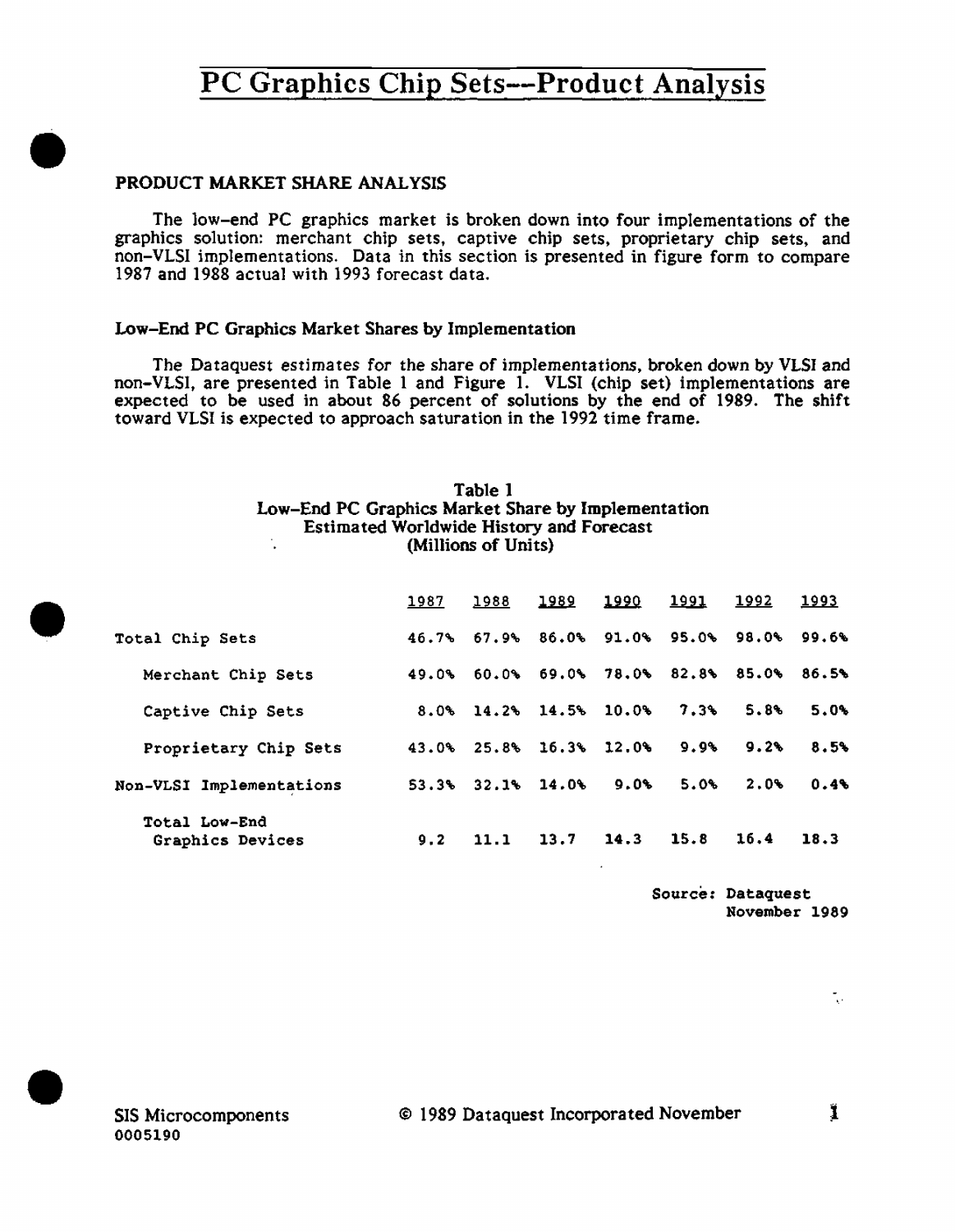

Figure 1 Low-End PC Graphics Market Share

0005190

•

•

•

2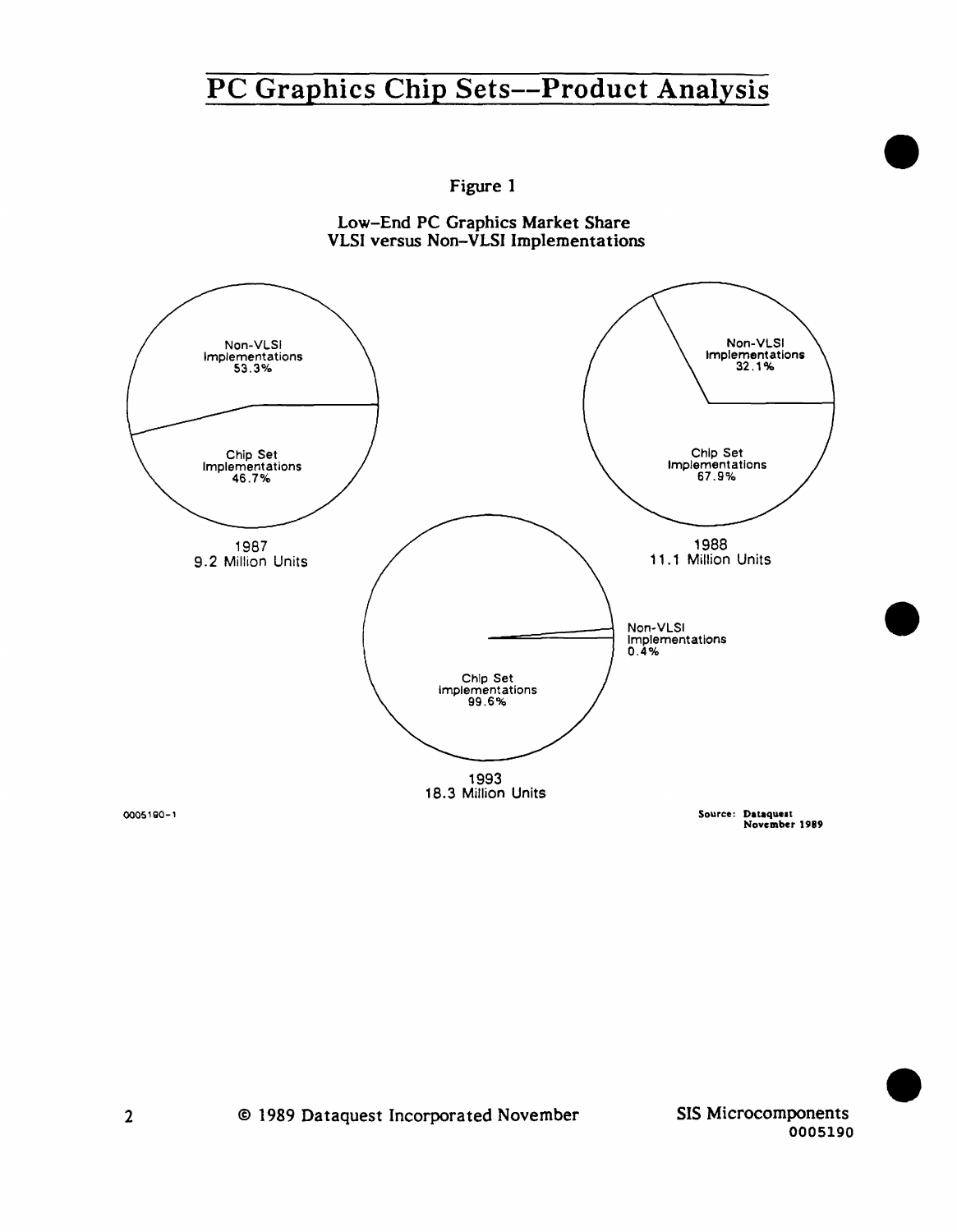The further breakdown of VLSI implementations into merchant, captive, and proprietary is presented in Figure 2. Merchant implementations are expected to account for 69 percent of all chip sets by the end of 1989 and 86.5 percent by 1993.



Low-End PC Graphics Chip Set Market Share by Implementation



•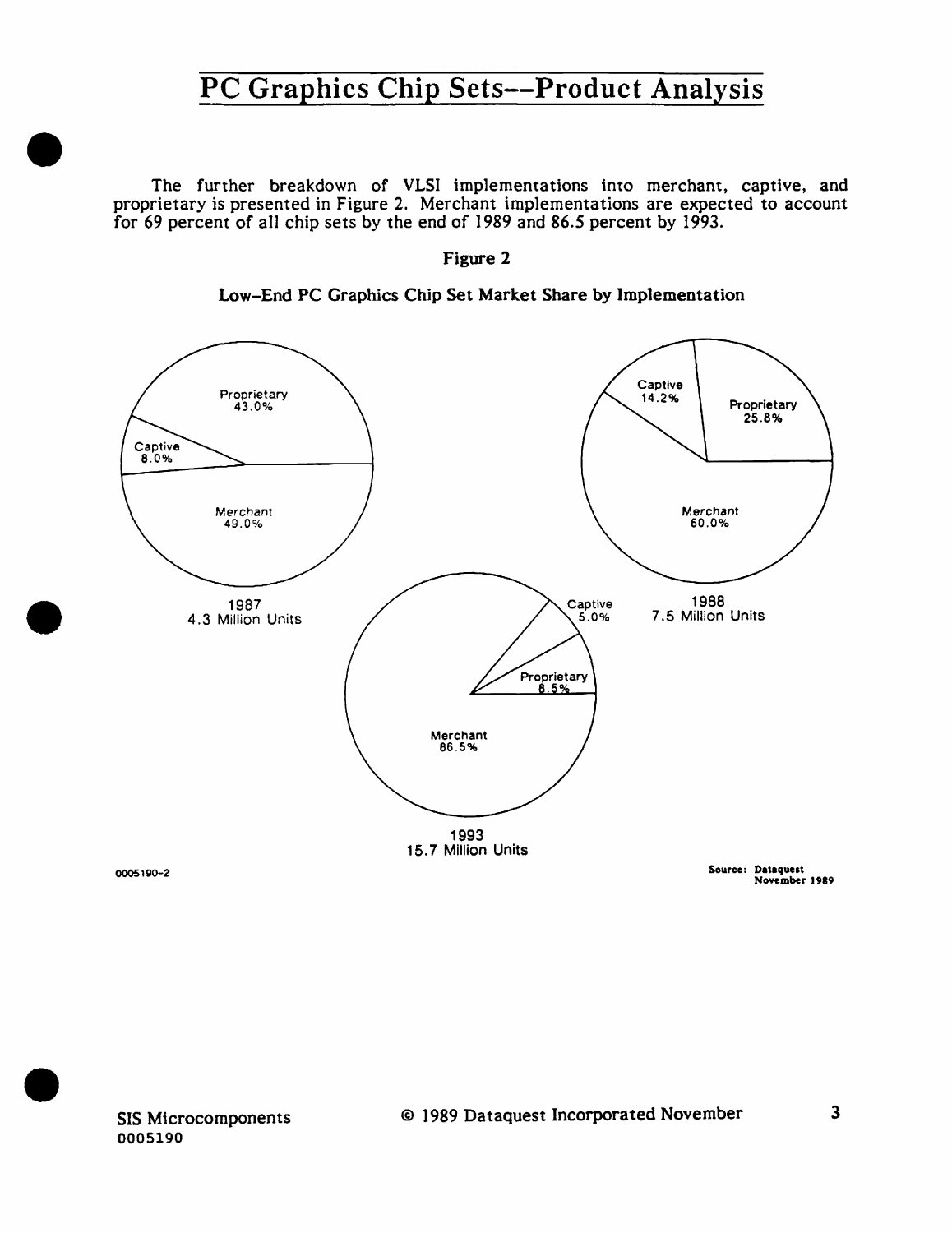### Low-End PC Graphics Market Shares by Standard Type

The Dataquest estimates for market share by standard type are presented in Table 2 and Figure 3. VGA accounted for only 16.4 percent of the market in 1987 but is expected to rise to almost *55* percent by the end of 1989. By 1993, the low-end graphics market is expected to be about 92 percent VGA, with the older standards becoming obsolete.

## Table 2

#### Low-End PC Graphics Market Share by Standard Type Estimated Worldwide History and Forecast (Millions of Units)

|                                   | 1987  | 1988  | <u> 1989</u> | <u> 1990</u>  | <u> 1991 </u> | <u> 1992 </u> | 1993 |
|-----------------------------------|-------|-------|--------------|---------------|---------------|---------------|------|
| HGA                               | 35.8% | 23.4% | 15.4%        | 13.6%         | 10.1%         | $7.3\%$       | 3.8  |
| - 11<br>CGA                       | 13.0% | 9.5%  | $6.6\%$      | 3.1%          | 1.9%          | 1.2%          | 0    |
| <b>EGA</b>                        | 34.8% | 32.9% | 23.4%        | $16.8$ $11.4$ |               | 7.3%          | 3.8% |
| <b>VGA</b>                        | 16.4% | 34.2% | 54.6%        | 66.4%         | 76.6%         | $84.2%$ 92.4% |      |
| Total Low-End<br>Graphics Devices | 9.2   | 11.1  | 13.7         | 14.3          | 15.8          | 16.4          | 18.3 |

Source: Dataquest November 1989 •

•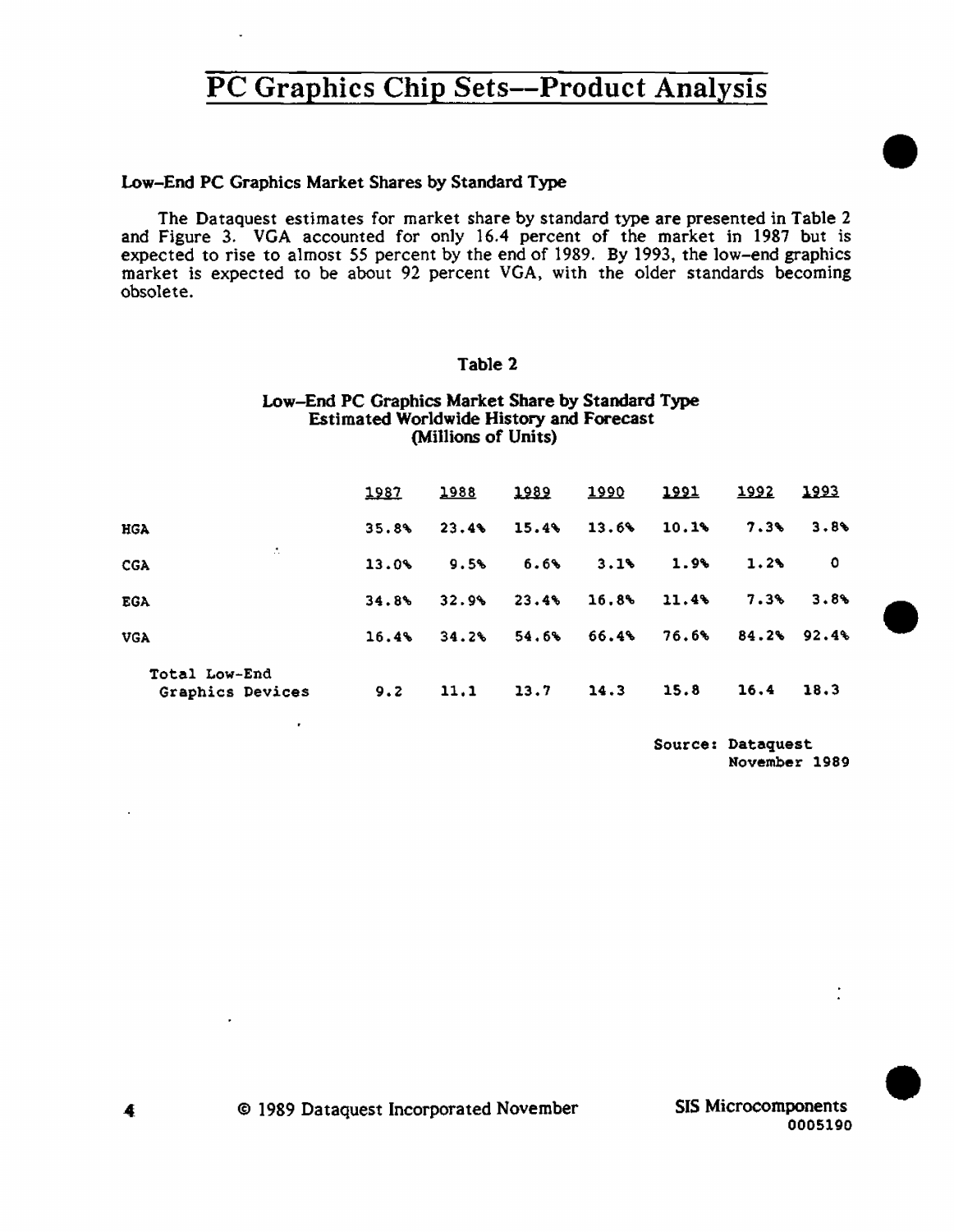

Figure 3

Low-End PC Graphics Market Share by Standard Type

November 1989

SIS Microcomponents 0005190

•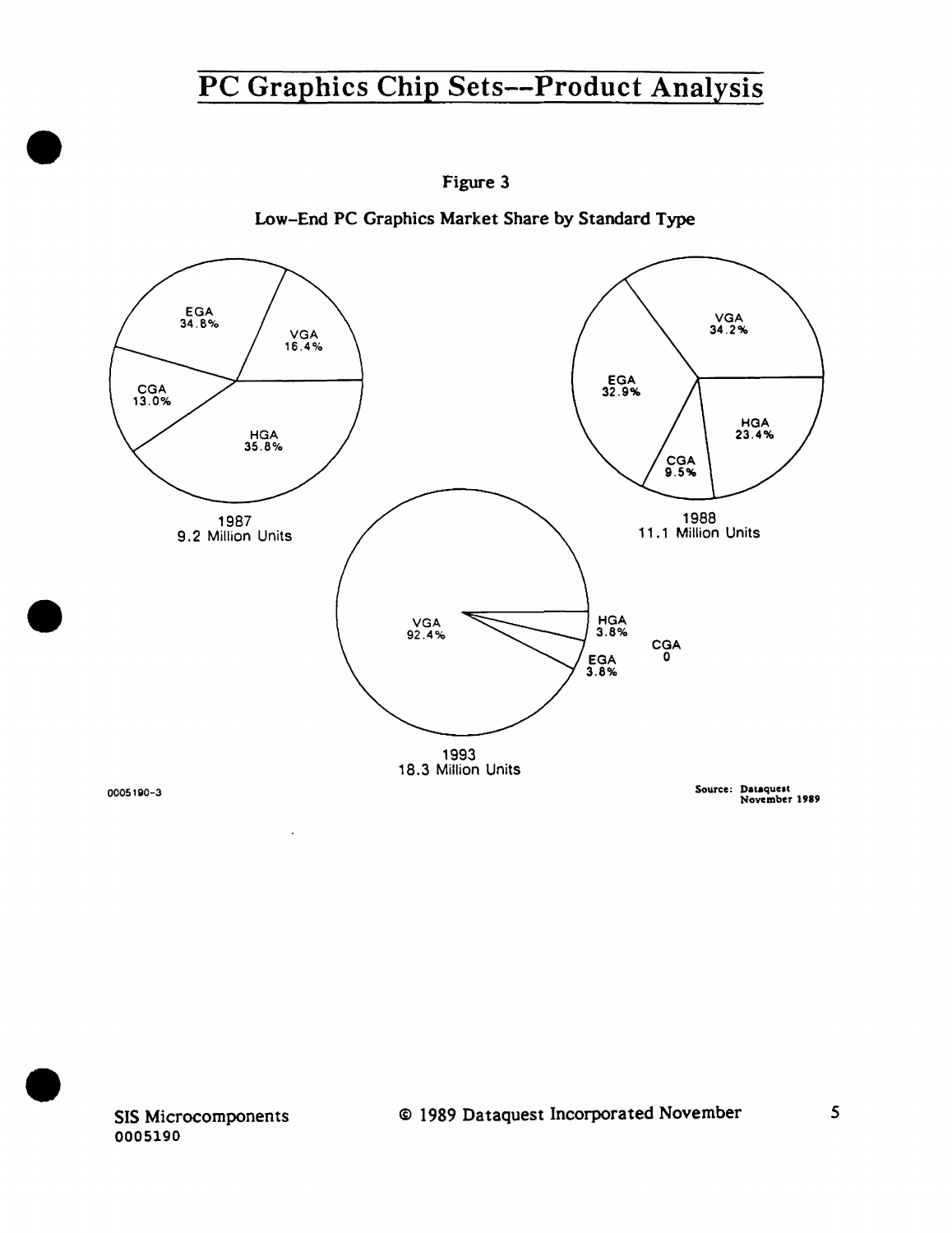#### Low-End PC Graphics Market Shares by Implementation within Standard Types

The Dataquest estimates for the different implementations for HGA are presented in Tab1e 3 and Figures 4; for CGA, in Tab1e 4 and Figure S; for EGA in Table *5* and Figure 6; and for VGA, in Table 6 and Figure 7. This information reflects the same shift toward merchant chip set implementations within each type as is seen in the data for total implementations (Table 1).

### Table 3

#### HGA Market Share by Implementation Estimated Worldwide History and Forecast (Thousands of Units)

|                                      | <u>1987</u> | 1988  | 1989  | 1990  | 1991  | 1992            | <u> 1993 </u>  |
|--------------------------------------|-------------|-------|-------|-------|-------|-----------------|----------------|
| Merchant                             | 0           | 0.    | 3.5%  | 18.4% | 30.6% | $51.7%$ $63.0%$ |                |
| ٠<br>Captive                         | 0           | 0.    | 0.5%  | 3.4%  | 6.7%  | 5.5%            | 6.0%           |
| Proprietary                          | 6.0%        | 7.6%  | 13.0% | 13.4% | 13.0% |                 | $15.5%$ 20.0%  |
| Discrete                             | 94.0%       | 92.4% | 83.0% | 64.7% | 49.7% |                 | $27.3\%$ 11.0% |
| Total HGA<br><b>Graphics Devices</b> | 3.3         | 2.6   | 2.1   | 2.0   | 1.6   | 1.2             | 0.7            |

Source: Dataquest November 1989 •

•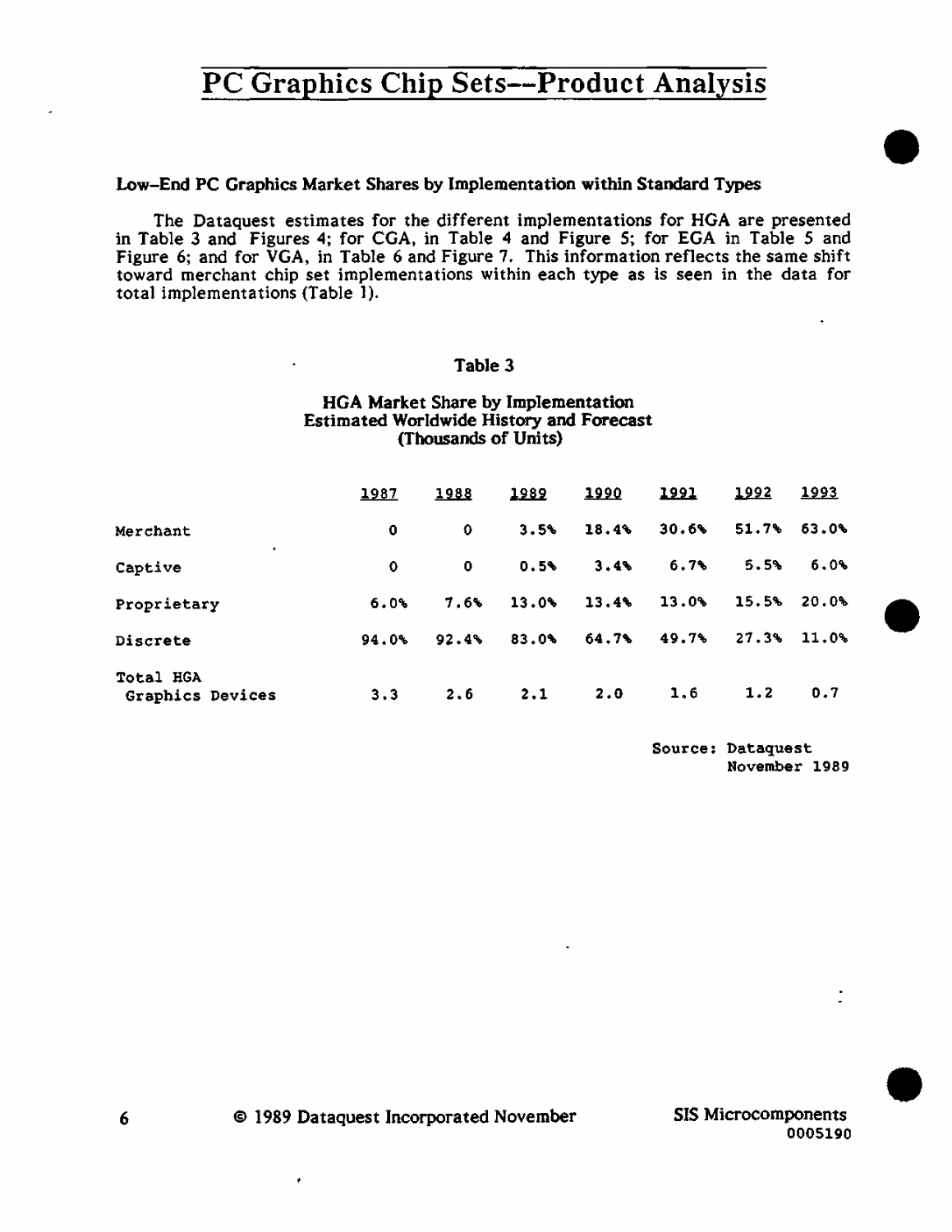

Figure 4

Estimated HGA Market Share by Implementation

SIS Microcomponents 0005190

•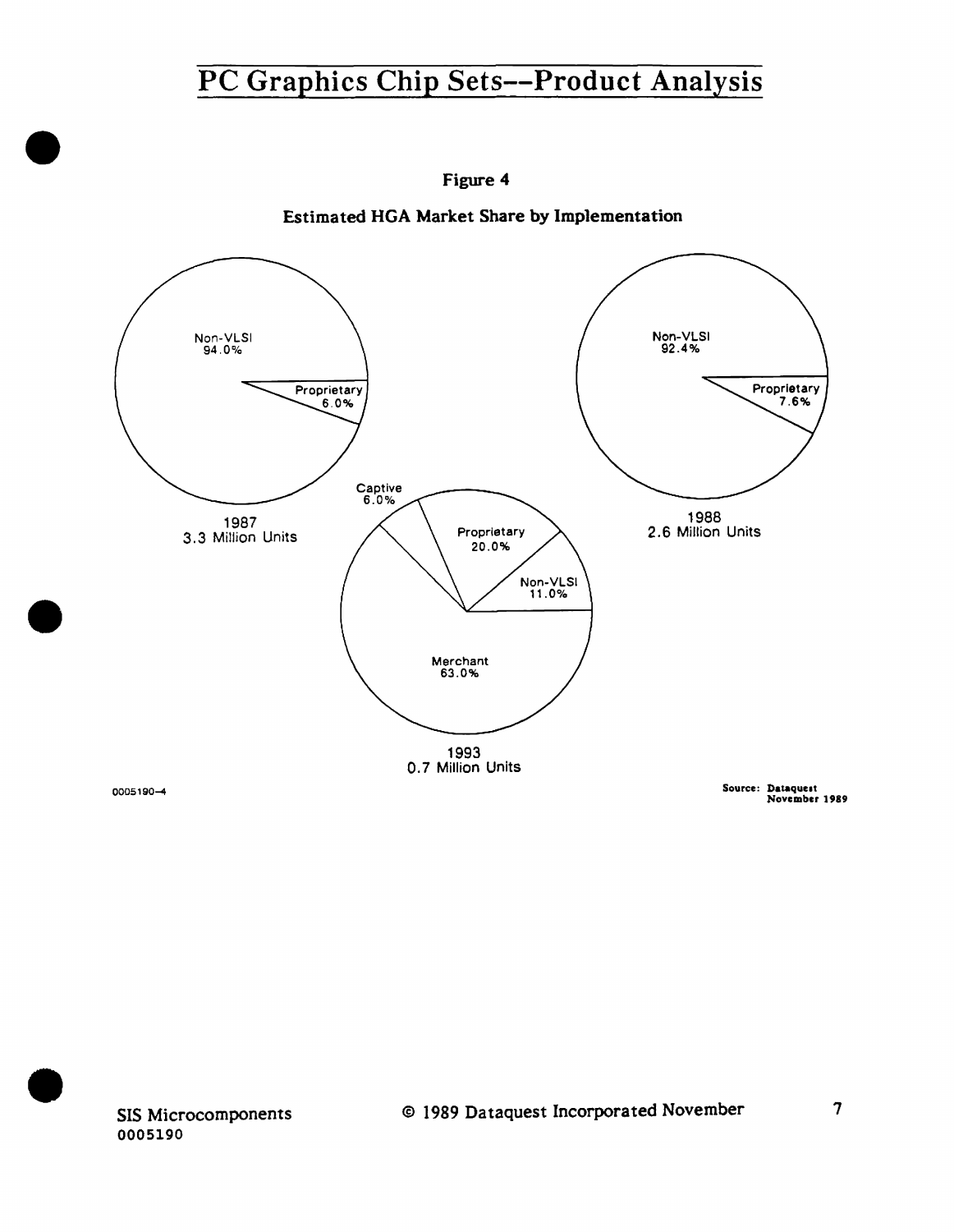## Table 4

## CGA Market Share by Implementation Estimated Worldwide History and Forecast (Thousands of Units)

|                               | 1987     | 1988  | 1989        | 1990        | 1991  | 1992         | 1993        |
|-------------------------------|----------|-------|-------------|-------------|-------|--------------|-------------|
| Merchant                      | 33.8%    | 73.0% | 87.0%       | $92.0\%$    | 92.0% | 90.0%        | 0           |
| Captive                       | $10.0\%$ | 4.0%  | 7.0%        | 8.0%        | 8.0%  | 10.0%        | $\mathbf 0$ |
| Proprietary                   | 16.0%    | 10.0% | 6.0%        | $\mathbf 0$ | 0     | $\mathbf{o}$ | 0           |
| Discrete                      | 40.2%    | 13.0% | $\mathbf 0$ | 0           | 0     | 0            | 0           |
| Total CGA<br>Graphics Devices | 1.2      | 1.1   | 0.9         | 0.5         | 0.3   | 0.2          | ۰Ű          |
|                               |          |       |             |             |       |              |             |

Source: Dataquest November 1989 •

•

•

 $\frac{1}{2}$ 

SIS Microcomponents 0005190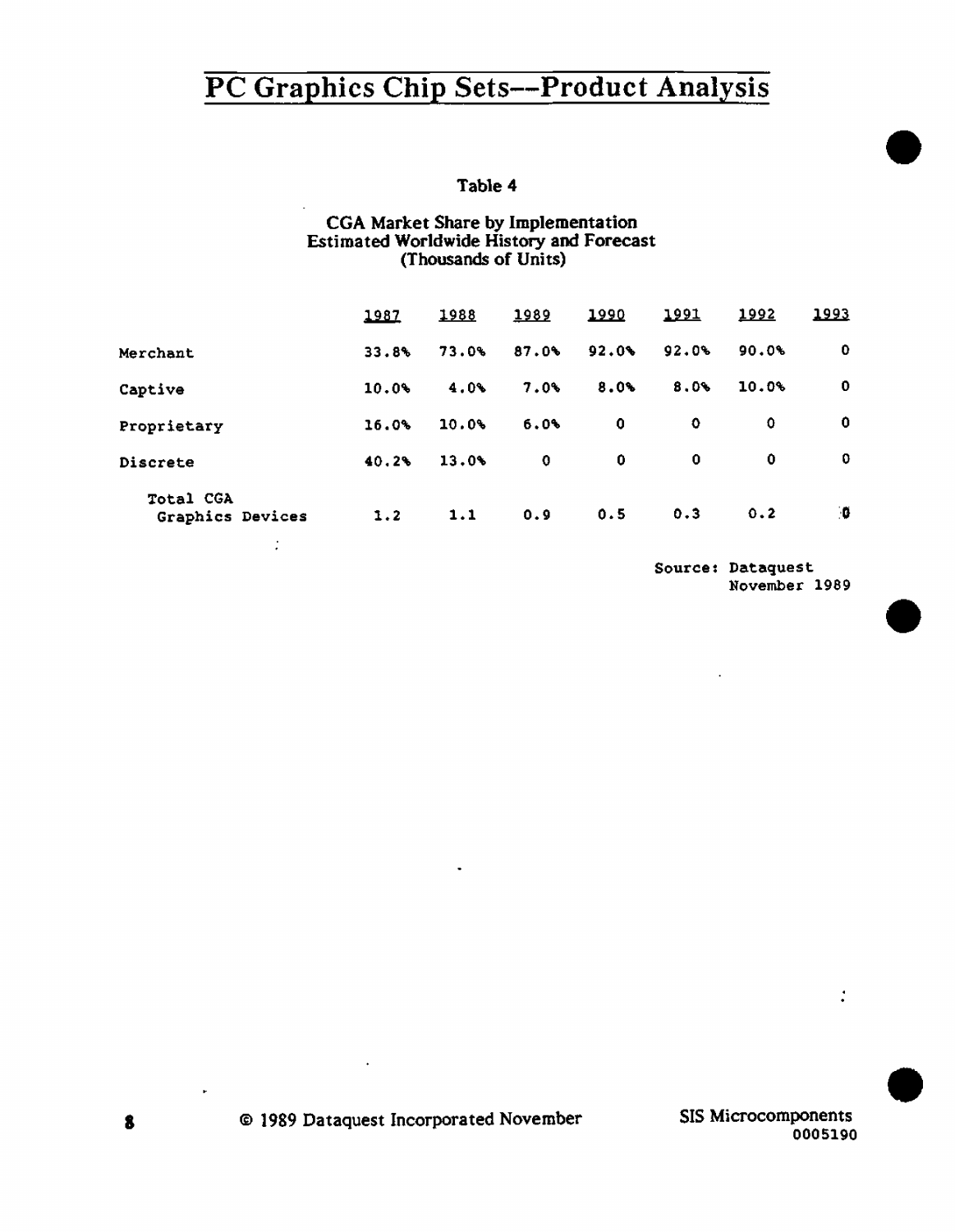

Figure S

Estimated CGA Market Share by Implementation

•

•

SIS Microcomponents 0005190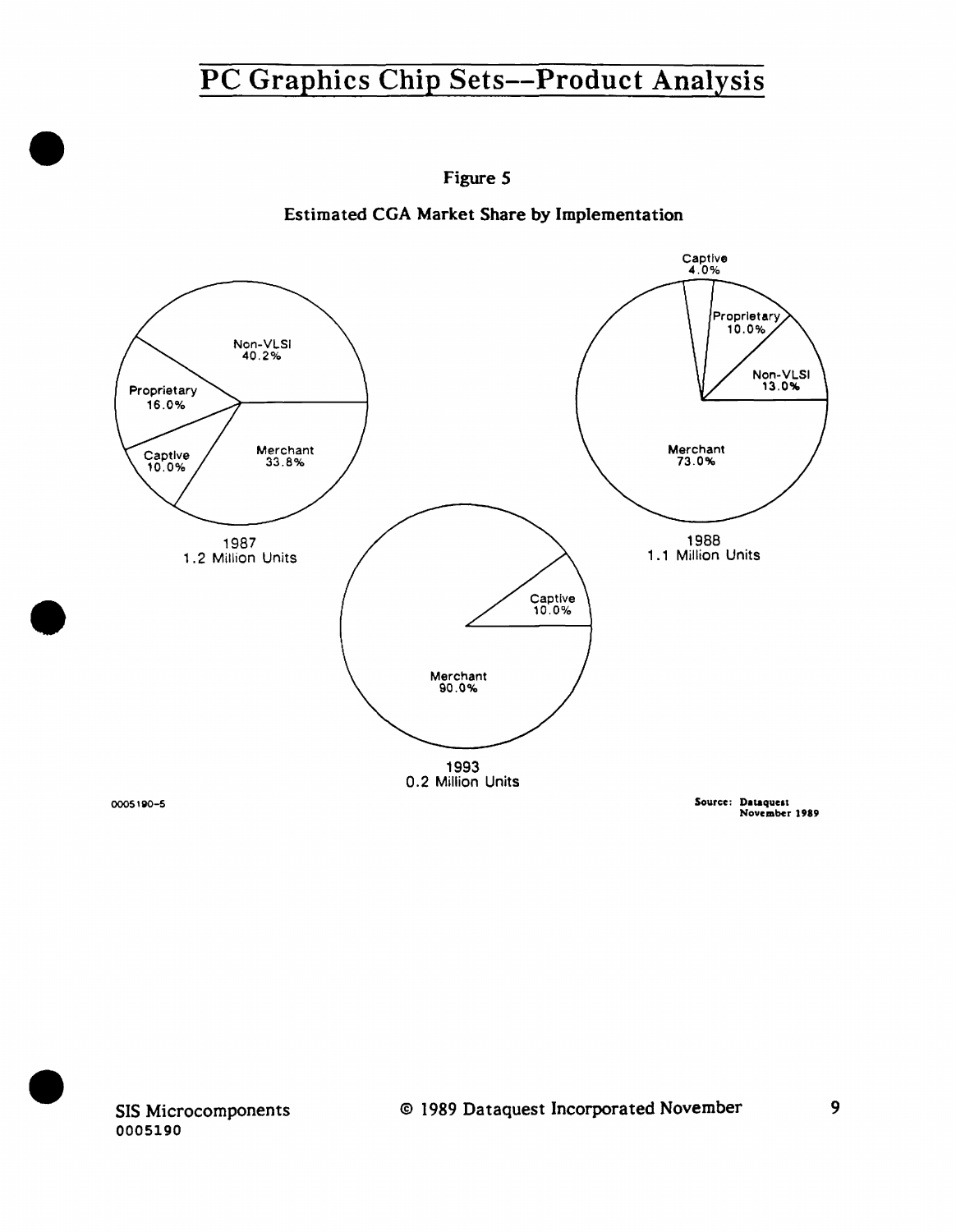## Table *S*

### EGA Market Share by Implementation Estimated Worldwide History and Forecast (Thousands of Units)

|                               | 1987  | 1988  | 1989  | 1990  | 1991  | 1992        | <u> 1993</u> |
|-------------------------------|-------|-------|-------|-------|-------|-------------|--------------|
| Merchant                      | 38.8% | 49.6% | 70.9% | 78.0% | 83.0% | 83.8%       | 86.6%        |
| Captive                       | 6.8%  | 15.9% | 13.0% | 10.0% | 8.0   | 6.3%        | 4.9%         |
| Proprietary                   | 13.1% | 6.5%  | 10.0% | 11.0  | 9.0%  | 9.9%        | 8.5%         |
| Discrete                      | 41.3% | 28.0% | 6.1%  | 1.0%  | 0     | $\mathbf 0$ | 0            |
| Total EGA<br>Graphics Devices | 3.2   | 3.7   | 3.2   | 2.4   | 1.8   | 1.2         | 0.7          |
| ĩ.<br>$\bullet$               |       |       |       |       |       |             |              |

Source: Dataquest November 1989 •

•

•

SIS Microcomponents 0005190

10 © 1989 Dataquest Incorporated November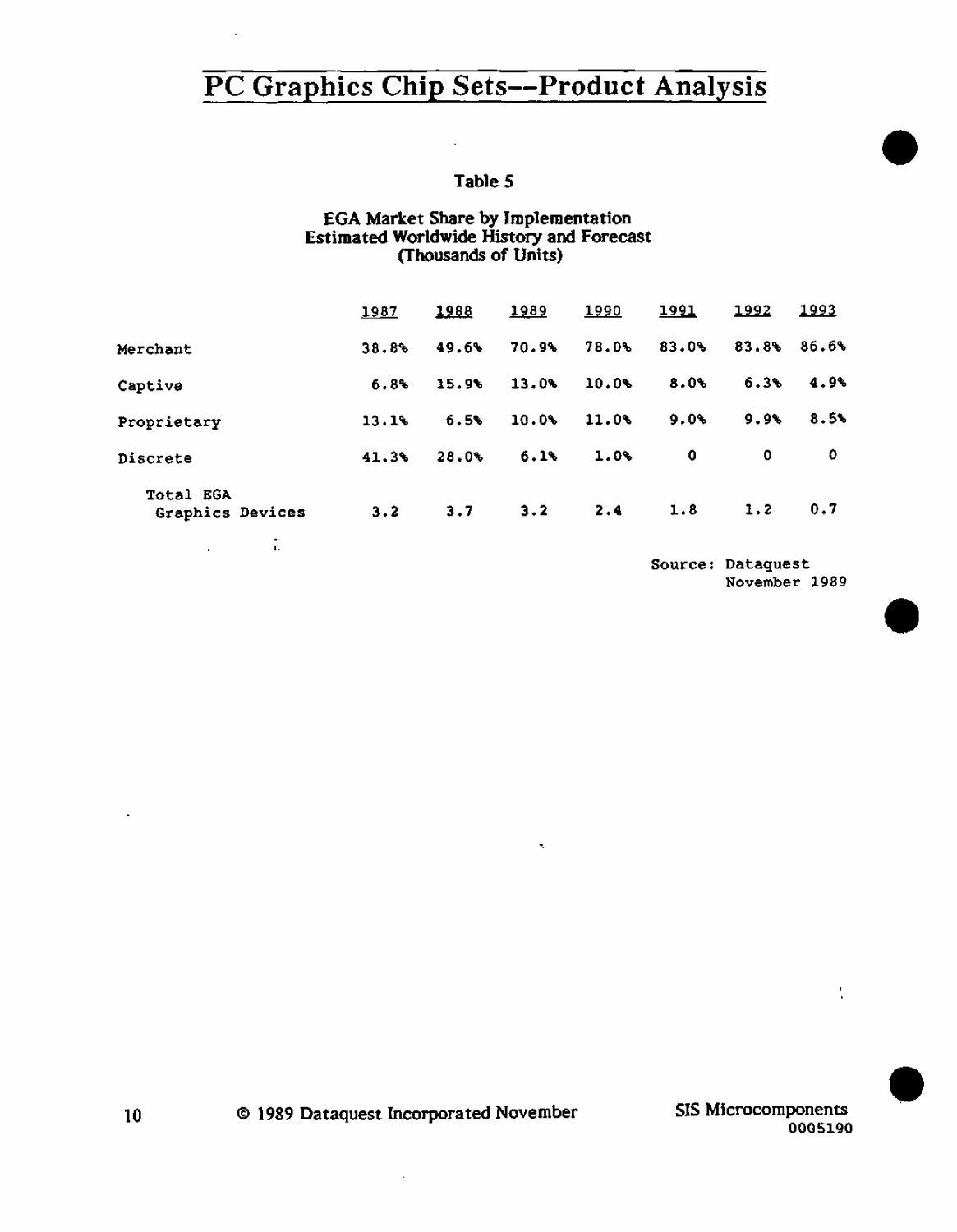

Figure 6

Estimated EGA Market Share by Implementation

SIS Microcomponents 0005190

•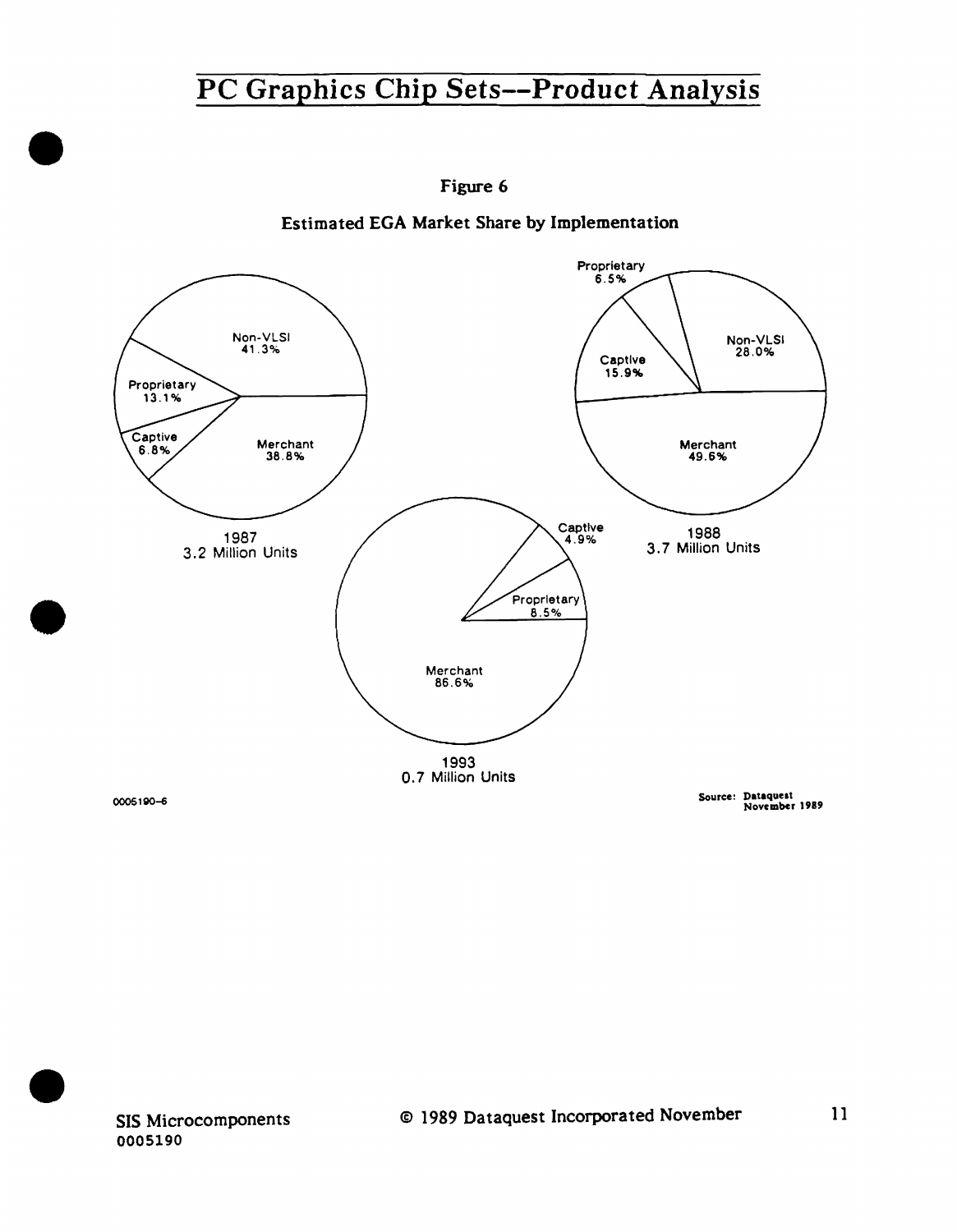Table 6

### VGA Market Share by Implementation Estimated Worldwide History and Forecast (Thousands of Units)

|                                      | 1987  | 1988  | 1989  | 1990  | 1991  | 1992  | <u> 1993</u> |
|--------------------------------------|-------|-------|-------|-------|-------|-------|--------------|
| Merchant                             | 30.5% | 51.2% | 66.7% | 79.0% | 84.0% | 85.9% | 87.1%        |
| Captive                              | 0.5%  | 11.8% | 16.3% | 10.1% | 6.8%  | 5.6%  | 4.9%         |
| Proprietary                          | 69.0% | 37.0% | 17.0% | 10.9% | 9.2%  | 8.5%  | 8.0%         |
| Discrete                             | 0     | 0     | 0     | 0     | 0     | 0     | 0            |
| <b>Total VGA</b><br>Graphics Devices | 1.5   | 3.8   | 7.5   | 9.5   | 12.1  | 13.8  | 16.9         |

Source: Dataquest November 1989 •

•

•

SIS Microcomponents 0005190

ÿ.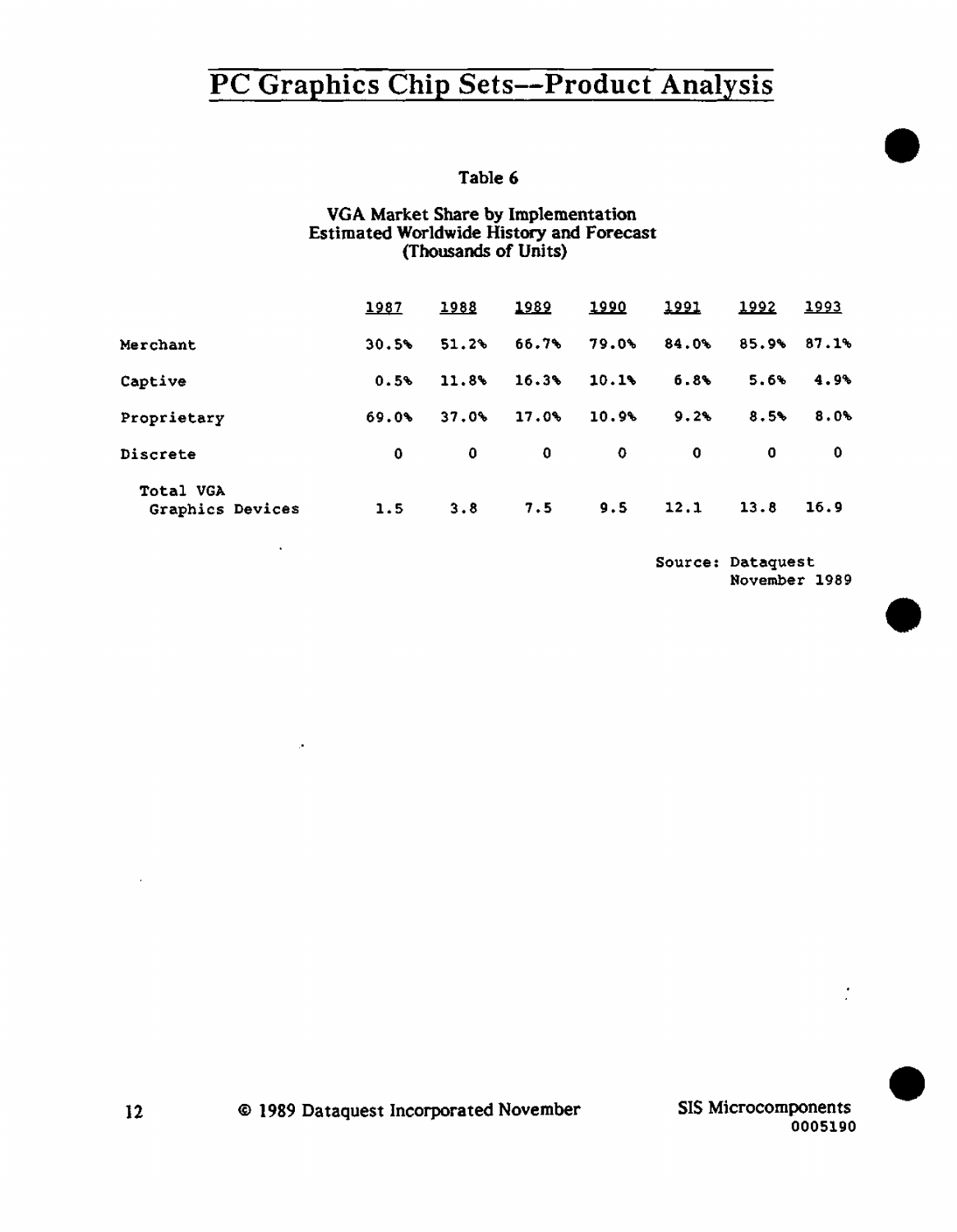

Estimated VGA Market Share by Implementation





•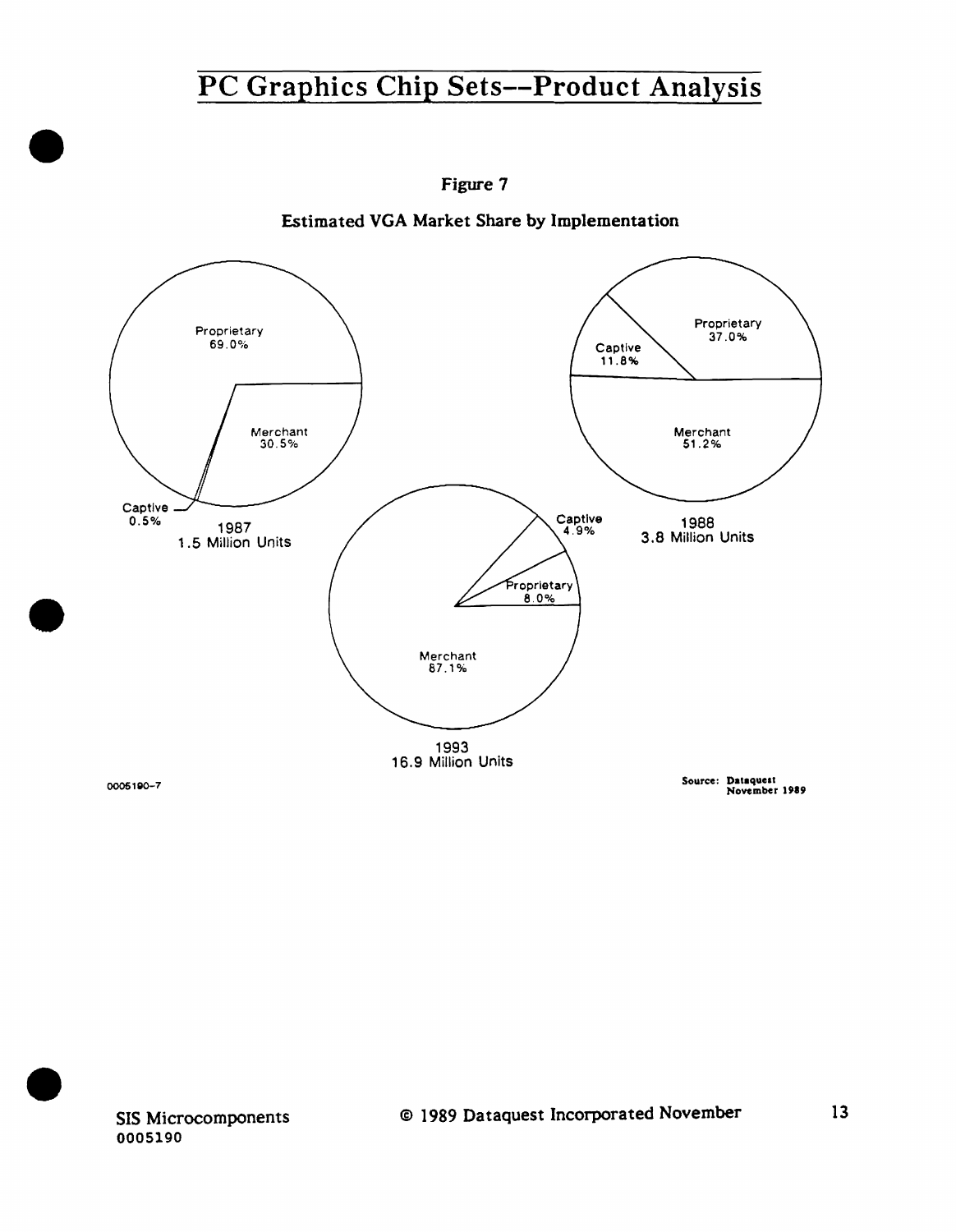### MERCHANT CHIP SET PRICING

The Dataquest estimates for average se11ing prices (ASPs) for merchant chip sets by standard type are presented in Table 7 and Figure 8. Points worth noting include the following:

- Prices are expected to drop sharply between 1989 and 1990. This is due to new vendors coming into the market and creating a situation of oversupply. Competition for VGA market share has driven prices for VGA chip sets down to the level of EGA prices, causing severe price erosion in EGA.
- The weighted average ASP for all merchant graphics chip sets is expected to continue to decline rapidly through 1993, approaching the prices of other commodity VLSI devices. As more high-volume, low-cost producers enter the market, pricing wiU be cost-based rather than market-based, as it has been until now.
- The ASP forecast was prepared by making assumptions about VGA manufacturing costs, expected premiums required to move up from one standard to the next, and by making comparisons to price trends in similar devices. As VGA becomes the dominant standard, the weighted average ASP begins to reflect VGA pricing.

#### Table 7

#### Low-End Merchant PC Graphics Chip Sets ASPs by Type Estimated Worldwide History and Forecast

|                  | 1987  | 1988   | 1989    | 1990   | 1991    | 1992    | 1993     | <b>CAGR</b><br>1987-1993 |
|------------------|-------|--------|---------|--------|---------|---------|----------|--------------------------|
| HGA              |       |        | 7.50    | 5.70   | 4.55    | 3.85    | 3.25     | (18.9)                   |
| Growth Rate      |       |        |         | (24.0) | (20.2)  | (15.44) | (15.6)   |                          |
| <b>CGA</b>       | 12.00 | 11.10  | 10.26   | 7.25   | 5.45    | 4.05    |          | (17.0)                   |
| Growth Rate      |       | (7.5)  | (7.6)   | (29.3) | (24.8)  | (25.7)  | o        |                          |
| <b>EGA</b>       | 27.63 | 20.98  | 18.44   | 9.25   | 6.50    | 4.90    | 3.95     | (27.7)                   |
| Growth Rate      |       | (24.1) | (12.13) | (49.8) | (29.7)  | (24.6)  | (19.4)   |                          |
| <b>VGA</b>       | 34.50 | 31.63  | 26.41   | 15.85  | 11.10   | 8.30    | 6.65     | (24.0)                   |
| Growth Rate      |       | (8.3)  | (16.5)  | (40.0) | (30.04) | (25.2)  | (19.9)   |                          |
| Weighted Average | 26.10 | 23.90  | 22.40   | 13.90  | 10.20   | 7.60    | 6.50     | (20.8)                   |
|                  |       | (8.6)  | (6.01)  | (38.0) | (27.0)  | (23.34) | (17, 24) |                          |

Source: Dataquest November 1989 •

•

•

14 © 1989 Dataquest Incorporated November SIS Microcomponents

0005190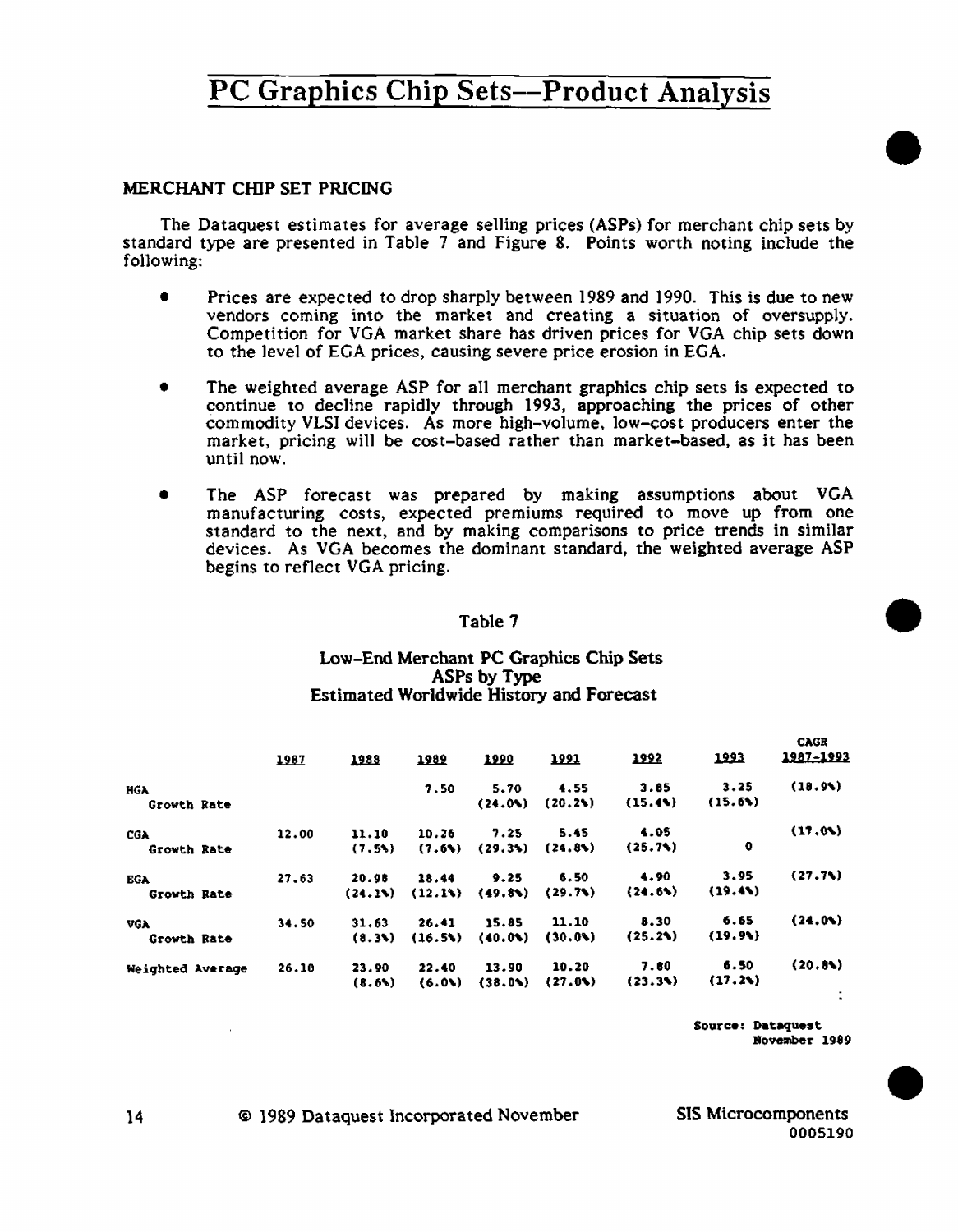

Figure **8** 

Low-End Merchant Graphics Chip Set ASP by Standard Type

SIS Microcomponents 0005190

•

•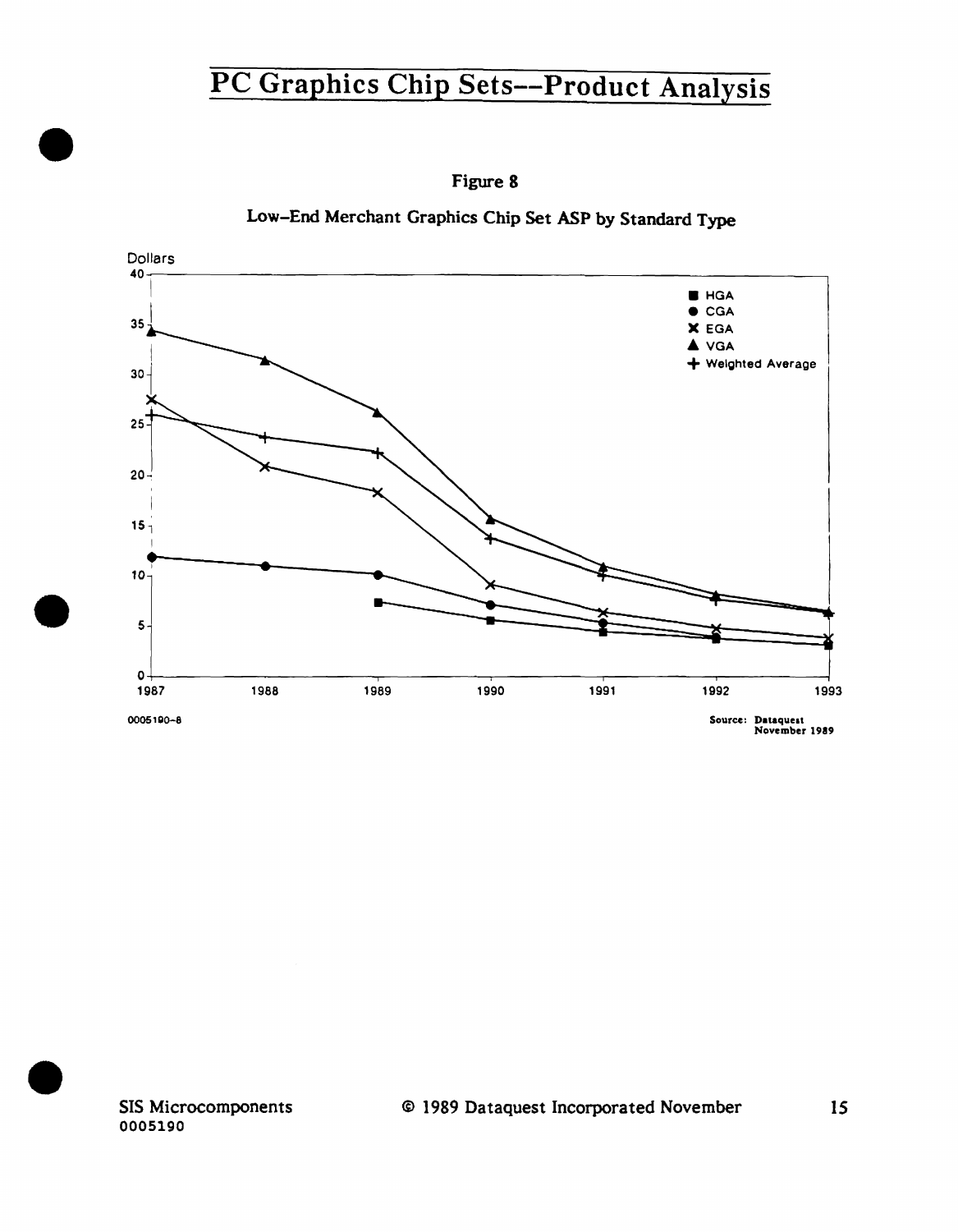## PRODUCT CHARACTERISTICS AND SEGMENTATION

Currently, PC graphics can be divided into two basic types of products: high end and low end. Essentially, the high-end product is an intelligent graphics controller, whereas the low-end product is a simple bit map or co11ection of memory.

The characteristics of the high-end graphics controller are as follows:

- It has a sophisticated (and high-level) command set for drawing while off-loading the system CPU.
- It may or may not allow direct access to the bit map—i.e., it may or may not allow the system CPU to go around the command set.
- It is capable of higher resolutions and performance.
- It is medium- to high-priced, and it is implemented on a separate add-on board or on the main CPU motherboard.

The high-end. graphics segment contains products at the chip level that are sophisticated VLSI graphics coprocessors. These are devices such as the IBM 8514/A, TI TMS34010, Hitachi ACRTC, and Intel i82786. This segment also contains the board-level products that use these coprocessors.

Off-loading the host CPU from the drawing and font creation tedium directly results in an increase in graphics and overall system performance. However, along with the additional computing power comes the requirement for larger memory arrays due to the higher display resolution.

The characteristics of the low-end frame buffer are as follows:

- The system CPU does all graphics drawing; it is not equipped with a high-level command set.
- Essentially, it is a bit map with an addressing scheme.
- **•** Performance at higher resolutions depends on the host CPU.
- It is low- to medium-priced, and it is implemented on a separate add-on board or on the main CPU motherboard.

Graphics systems have two characteristics that are reflected in hardware requirements: Large memories are required to support high-resolution displays, and a lot of computing power is required to generate complex graphic images.

•

•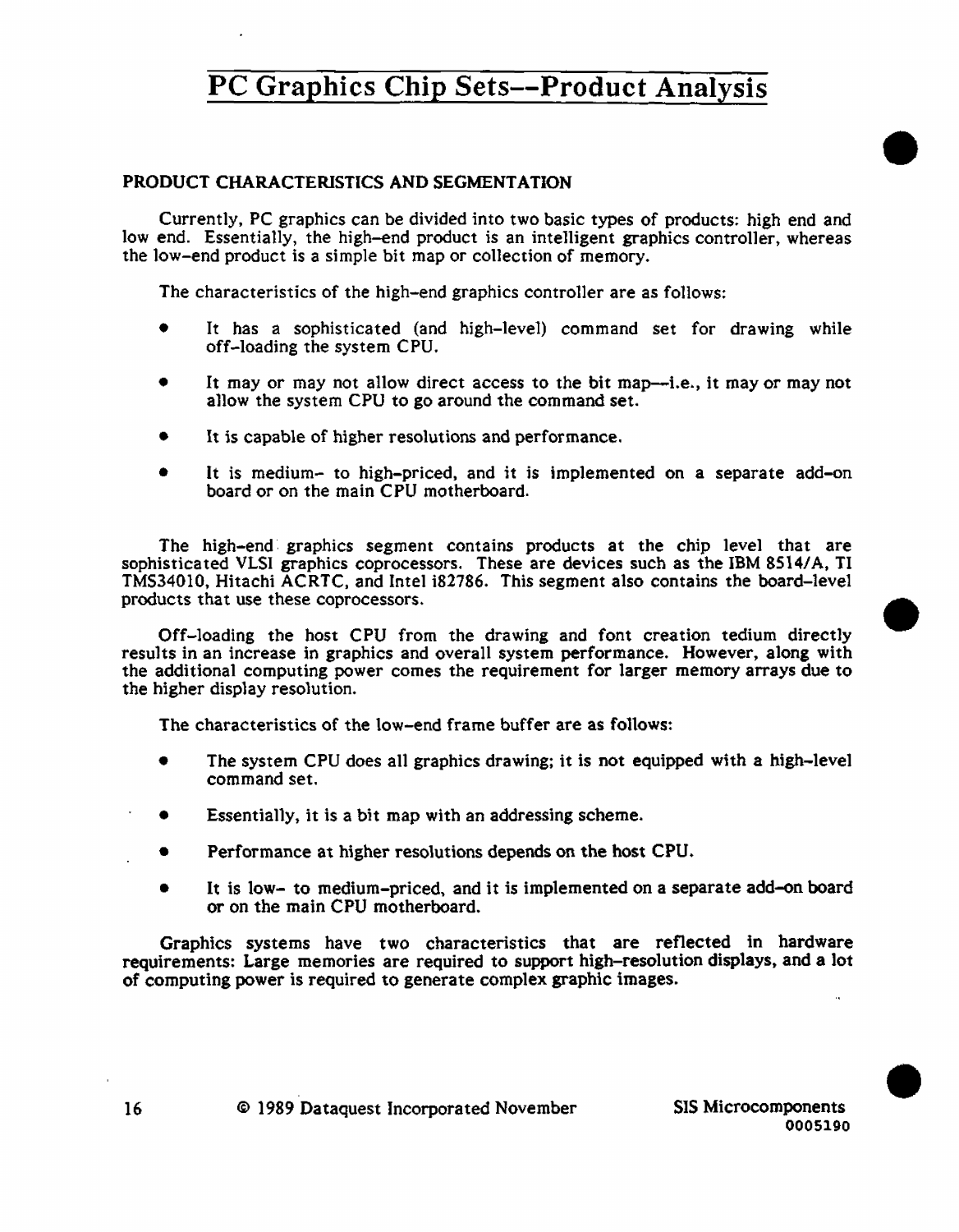Memory requirements increase with the square of the resolution (for example. a l,000-1ine monochrome display without gray scale would require 1 million bits of memory storage, whereas a 2,000-line display would require 4 million bits of memory). A further complication is that for high-resolution displays, more bits must be read from memory in a shorter time. As the number of lines increases, the time available to display each line decreases, since all lines must be displayed within 1/60 of a second. In addition, as the number of lines increases, the number of bits per line also increases. The problem of reading more bits from memory in a shorter time can be solved by faster memories, or by reading more bits at a time, or both. The main point is that graphics displays are memory-intensive and are directly tied to advances in memory technology.

Rapid computation is the other critical factor in graphics applications. Vector information has to be converted to bit patterns and written into the display memory. This process requires a lot of computer power. For example, plotting a straight diagonal line given the end-point coordinates requires a multiplication for each pixel. Circles require a square-root computation for each point, and other shapes can require more complex computations. Special processor chips designed to execute such operations directly in hardware can greatly speed up the plotting process.

### PC GRAPHICS STANDARDS: AN EVOLUTION IN RESOLUTION

The evolution of graphics adapters has lead us from the original Hercules Graphics Adapter (HGA) to the Video Graphics Array (VGA). which is now the standard on the IBM PS/2 line of computers. Between these two products have been several other graphics iterations such as the Color Graphics Adapter (CGA). the Multi-Color Graphics Adapter (MCGA). and the Enhanced Graphics Adapter (EGA). All of these display products are originations by IBM. Also. as they were improvements on one another, only a few are relevant to today's market requirements, as follows:

- HGA-The Hercules Graphics Adapter was conceived by Hercules Corporation as one of the first third-party add-on boards for the IBM PC. It is monochrome but offers a higher display resolution than the monochrome display adapter (MDA) introduced with the PC. The HGA card was first introduced in 1982. Technically, it fits near the bottom of the display resolution ranks. Though it is a long way from today's VGA products. the Hercules specification is upheld in backward compatibility within existing graphics products. The resolution for the HGA is 720 x *350* pixels.
- CGA-The Color Graphics Adapter was the first color specification after the monochrome Hercules adapter. CGA is very limited in its color offering but began life as an alternative to monochrome display solutions. The resolution for CGA is  $320 \times 200$  pixels with 4 colors.



•

•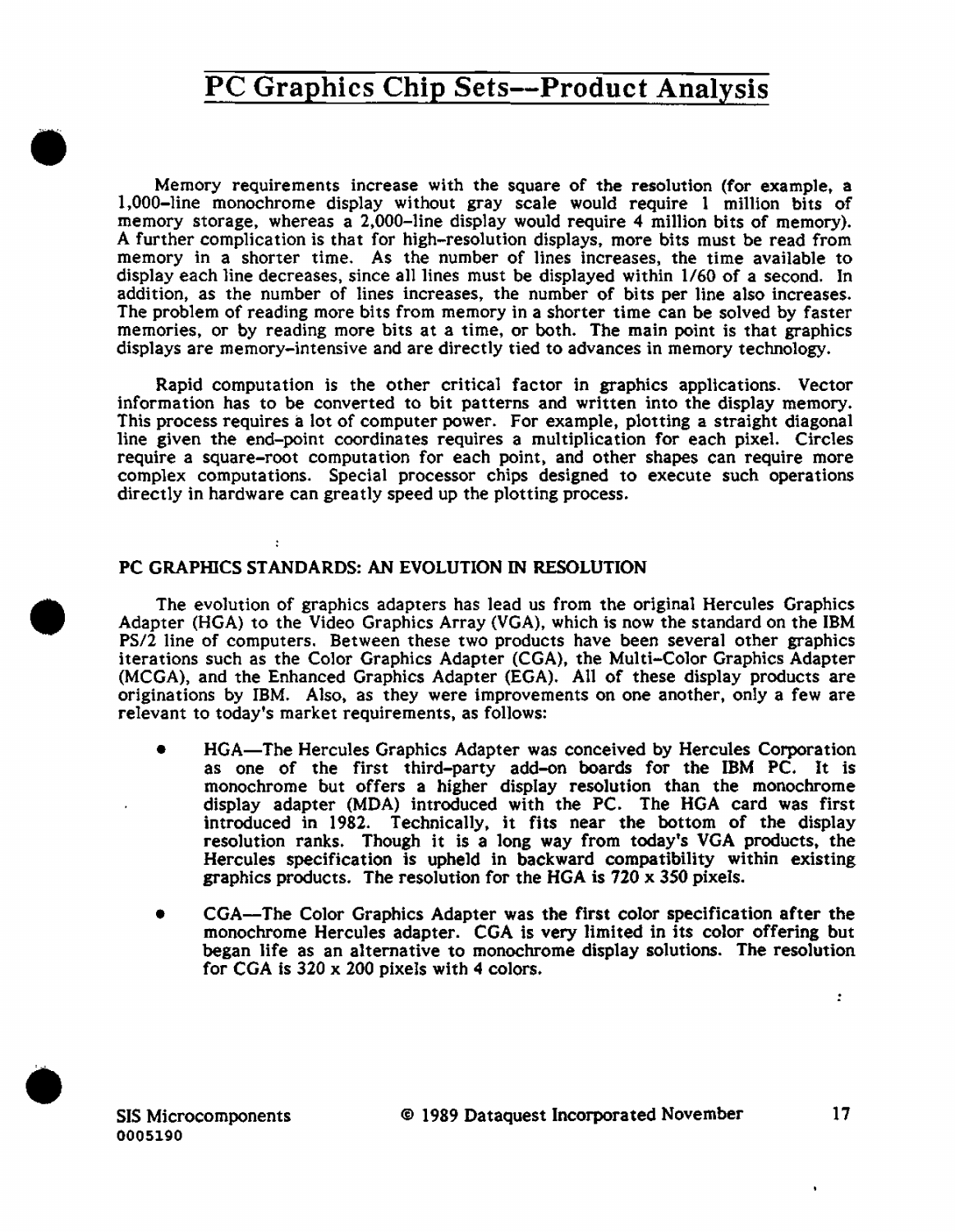- EGA-The Enhanced Graphics Adapter builds on the CGA and increases the number of colors available at the same and higher resolutions. The resolution for EGA is 640 x 350 pixels with 16 colors.
- VGA--The Video Graphics Array is the first graphics standard to be included on the system board as an integral feature. VGA offers still higher resolution and more colors than EGA. The resolution for VGA is 320 x 200 pixels with 256 colors or 640 x 480 with 16 colors.

Table 8 presents the PC graphics standards and their various specifications, including enhancements.

#### Table 8

PC Graphics Standards and Specifications Including Common Enhancement Modes

| Standard   | Resolution        | Colors          |
|------------|-------------------|-----------------|
| <b>VGA</b> | 320 $x$ 200       | 256             |
|            | $640 \times 480$  | 16              |
|            | $640 \times 480$  | 256             |
|            | $800 \times 600$  | 16 <sup>2</sup> |
|            | $800 \times 600$  | 256             |
|            | $800 \times 600$  | Monochrome      |
|            | 960 X 720         | 4               |
|            | 960 X 720         | 16              |
|            | 960 X 720         | Monochrome      |
|            | $1024 \times 768$ | $\overline{2}$  |
|            | $1024 \times 768$ | 4               |
|            | $1024 \times 768$ | 16              |
|            | $1024 \times 768$ | Monochrome      |
|            | 1280 x 960        | 4               |
|            | $1280 \times 960$ | Monochrome      |
| <b>EGA</b> | 640 x 350         | 16              |
|            | $640 \times 480$  | 16              |
| <b>CGA</b> | 320 $\times$ 200  | 4               |
|            | $640 \times 200$  | 2               |
|            | $640 \times 400$  | Monochrome      |
| <b>HGA</b> | 720 x 350         | Monochrome      |

Source: Dataquest November 1989

0005190

•

•